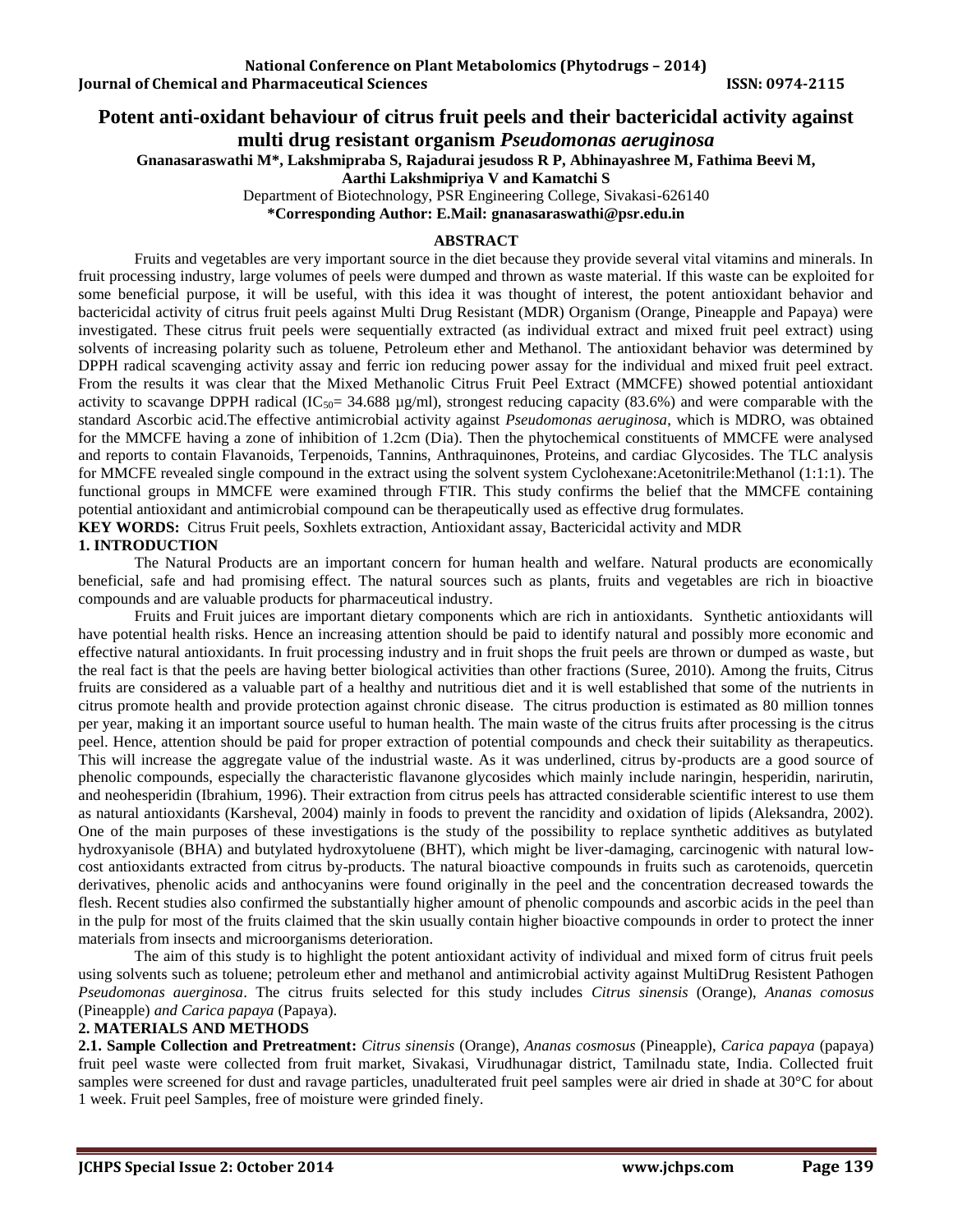#### **National Conference on Plant Metabolomics (Phytodrugs – 2014) Iournal of Chemical and Pharmaceutical Sciences ISSN: 0974-2115**

**2.2. Sequential Extraction using Soxhlet apparatus** (Mital, 2009): Pretreated fruit peel samples were taken individually and as a mixture (equal amount) was weighed (104.4g) and was packed in Soxhlet apparatus. Sequential Extraction was carried out with different solvents (toluene, petroleum ether & methanol) of increasing polarity. Extraction was continued for about 2 to 3 hrs. 50mg of collected individual extracts were weighed and dissolved in 2ml of dimethyl sulfoxide (DMSO) and it was taken for further analysis. The yield of Extracts were calculated as follows,

$$
Yield (%) = \frac{Weight of Extract recovered}{Weight of Fresh Fruit peel powder} \times 100
$$

### **2.3. Antioxidants assays**

**2.3.1. DPPH free radical scavenging activity assay:** The free radical scavenging activity assay was done by DPPH method (Chen et al., 2011). Fruit peel extract of 1ml was added with 1ml of DPPH (4.72mg/40ml methanol) and 1ml of methanol. The reaction mixture was left for shaking for 5min and kept in dark for 30min. After the reaction time, absorbance of the reaction mixture was measured at 517nm. 2ml of methanol with 1ml DPPH was taken as negative control. 1ml of Ascorbic acid was taken as standard for positive control. Scavenging activity was calculated from the following equation

 $Scavengingactivity(\%) = \left[\frac{\text{Abscontrol} - \text{Abssample}}{\text{Abscontrol}}\right] \times 100$ 

**2.3.2. Ferric Reducing Antioxidant Power (FRAP) Assay:** The reducing capacity of the citrus fruit peels were determined by FRAP assay method. Fruit peel extracts of varying concentration (50, 500, 1000 µg/ml) in deionized water was mixed in 2.5ml of phosphate buffer (0.2M, pH 6.6) and 2.5ml potassium ferricyanide. The reaction mixture was incubated for  $50^{\circ}$ C for 20min. 2.5ml, 10%TCA was added to the mixture and centrifuged for 10min at 3000rpm. 2.5ml of the centrifuged clear solution was mixed with 2.5ml distilled water and 0.5ml of freshly prepared 1%FeCl<sub>2</sub>. Absorbance of the final solution was measured at 700nm. Ascorbic acid was taken as standard antioxidant for positive control. %increase in reducing power was calculated as follows

$$
Increase in reducing power (\%) = \left| \frac{(Abstract - AbsBlank)}{AbsBlank} \right| \times 100
$$

**2.4. Phytochemical Analysis:** Extract with high antioxidant potential was subjected to qualitative chemical analysis. Then the phytochemical components were determined (Goulas, 2012).

**2.5. Antimicrobial activity:** Extract having high antioxidant potential was checked for its antimicrobial activity against a Multi Drug Resistant Pathogen (MDRP), *Pseudomonas aeruginosa* through well diffusion method (Akhilesh, 2012). The MDR behaviour of *Pseudomonas aeruginosa* was analysed against commercial antibiotics, Gentamycin, Ampicillin, Metformin and Colistin. Different solvent extracts of mixed fruit peel and individual peel were taken in wells to evaluate its antimicrobial potential against MDRP.

**2.6. TLC analysis:** (Wagner and Bladt, 1996): The TLC analysis for the potent Extract was done in Glass slides (6cmx2cm) a coated with2.5mm silica gelusing different solvent system which reveals the compounds in the extract. The solvent system (individual and combinations of solvents) were chosen based on trial and error process. The gradient solvent system may also be chosen. The  $R_F$  value for the extract was determined by the following formula

$$
R_F = \frac{\text{Distance moved by Solute (cm)}}{\text{Distance moved by Solvont (cm)}}
$$

Distance moved by Solvent (cm)

**2.7. FTIR:** FT-IR is perhaps the most powerful tool for identifying types of chemical bonds (functional groups).The IR spectra of MMCFE extracts were measured on Shimadzu FT-IR 8000 series instrument. The sample was grounded with IR grade potassium bromide (KBr) (1:10) pressed in to discs under vacuum using spectra lab pelletiser. The IR spectrum was recorded in the region 4000-400 cm<sup>-1</sup> and the typical stretching frequency of the bioactive substance was recorded for further characterization analysis.

#### **3. RESULTS AND DISCUSSION**

**3.1. Extraction efficiency of various solvents:** Percentage yield of extracts using various solvents for fruit peels were studied by evaluating the final volume (g/ml) of extract obtained. Extraction using methanol shows a higher yield of extract on comparing with extraction by toluene and petroleum ether and it was listed in Table 1. The MMCFE shows a high yield (15.61 of % Recovery) comparing with others. The Petroleum ether extract of citrus fruit peel were neglected in further analysis due to low yield of extracts.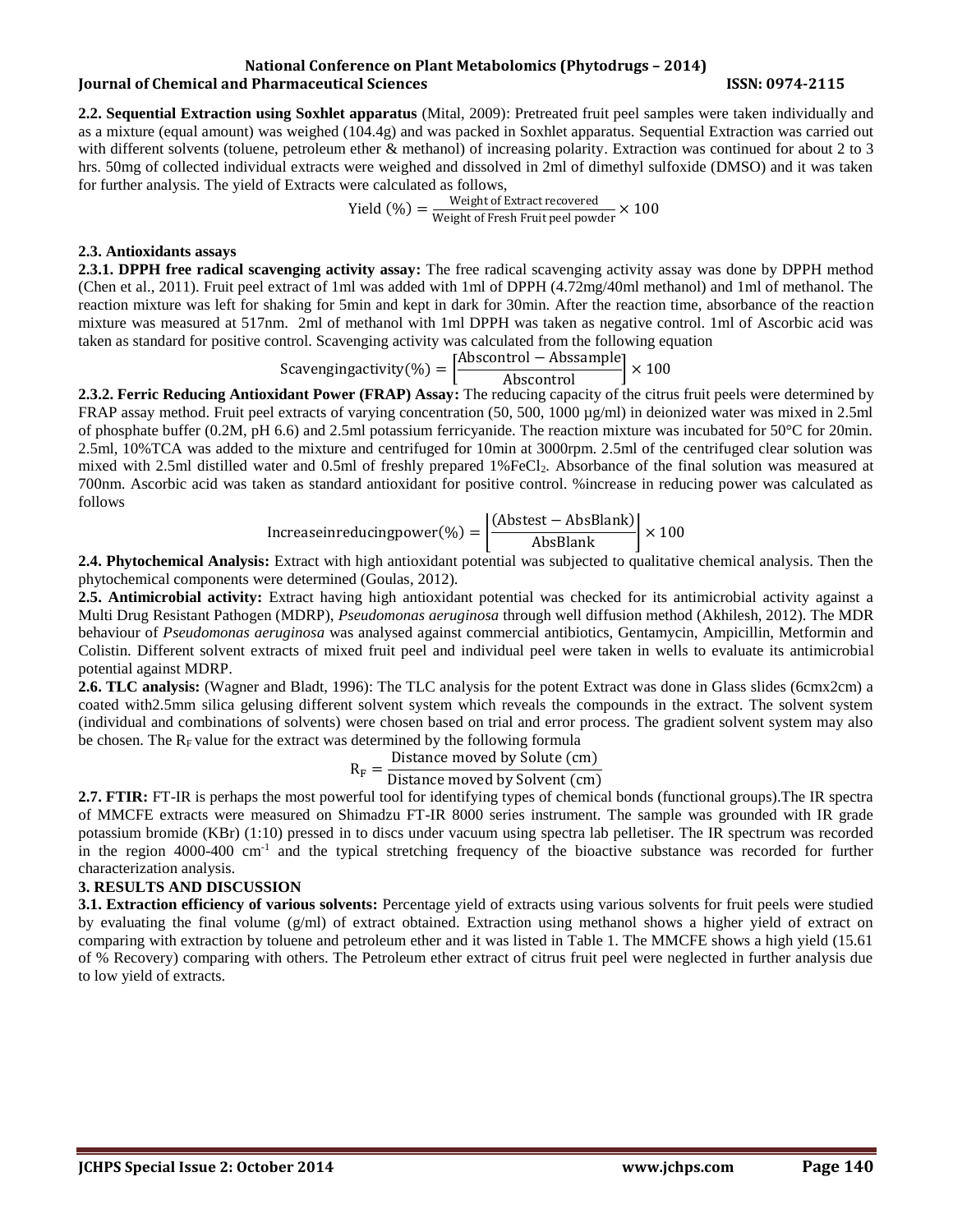**National Conference on Plant Metabolomics (Phytodrugs – 2014) Iournal of Chemical and Pharmaceutical Sciences ISSN: 0974-2115** 

| Fruit peels      | Amount of powder | Solvents        | Amount of extract | % yield of extracts |
|------------------|------------------|-----------------|-------------------|---------------------|
|                  | packet(g)        | used            | collected $(g)$   |                     |
| Orange           | 104.42           | Toluene         | 1.5               | 1.43                |
|                  |                  | Petroleum Ether | 0.02              | 0.019               |
|                  |                  | Methanol        | 11.8              | 11.30               |
| Pineapple        | 104.42           | Toluene         | 0.03              | 0.02                |
|                  |                  | Petroleum ether | 0.025             | 0.019               |
|                  |                  | Methanol        | 12.43             | 11.90               |
| 104.42<br>Papaya |                  | Toluene         | 1.00              | 0.957               |
|                  |                  | Petroleum ether | 0.02              | 0.019               |
|                  |                  | Methanol        | 12.56             | 12.03               |
| Mixed            | 104.42           | Toluene         | 14.6              | 13.98               |
|                  |                  | Petroleum ether | 0.02              | 0.019               |
|                  |                  | Methanol        | 16.3              | 15.61               |

**Table.1.Extraction efficiency of various solvents**

**3.2. Antioxidant assays:** In the radical scavenging assay, when the DPPH is exposed to antioxidant compounds, the reduction capability of DPPH radicals was determined by the decrease in its absorbance at 517 nm, which is induced by antioxidants. The DPPH radical scavenging activity of toluene and methanol extract of selected fruit peels were detected and compared with Ascorbic acid. On evaluating the percentage inhibition at various concentration (50, 500, 1000 µg/ml) of toluene and methanol extract of selected fruit peel, MMCFE sample shows a high percentage of inhibition (Table 2) (i.e) about 98% equivalent to the standard antioxidant ascorbic acid (Fig.1). The percentage of inhibition was efficient for mixed methanolic citrus peel than the individual extracts and its  $IC_{50}$  is 34.688  $\mu$ g/ml. (Habibur, 2003) Reducing power assay method is based on the principle that, substances which have reduction potential, react with potassium ferricyanide ( $Fe^{3+}$ ) to form potassium ferrocyanide ( $Fe^{2+}$ ), which then reacts with ferric chloride to form ferric ferrous complex that has an absorption maximum at 700 nm. The reductive capabilities of the Orange peel, Pineapple peel, Papaya peel and mixed extract were compared with ascorbic acid for the reduction of the Fe<sup>3+</sup> to Fe<sup>2+</sup>. The reducing capacity of a compound may serve as a significant indicator for its potential antioxidant activity. From the results (Table 3) it was found that the reducing power of the samples increased with the increase in concentrations (Fig.2). The Better reducing power is obtained for the MMCFE. However, this reducing power is lower than that of Ascorbic acid which was used as standard. This shows that the fruit peel extract and its constituents possess reducing power capabilities and act as a potent antioxidant.

| Sample/Source    | <b>Solvents</b> | % of inhibition at various concentration |                     |                      |
|------------------|-----------------|------------------------------------------|---------------------|----------------------|
|                  |                 | $50 \ (\mu g/ml)$                        | $500 \, (\mu g/ml)$ | $1000 \, (\mu g/ml)$ |
| Ascorbic acid    | <b>DMSO</b>     | 79.6                                     | 82.9                | 88.7                 |
| Orange peel      | Toluene         | 53.7                                     | 62.9                | 79.6                 |
|                  | Methanol        | 44.4                                     | 50.0                | 72.2                 |
| Pineapple peel   | Toluene         | 46.2                                     | 61.1                | 75.9                 |
|                  | Methanol        | 48.14                                    | 59.26               | 66.62                |
| Papaya peel      | Toluene         | 50.03                                    | 64.8                | 74.07                |
|                  | Methanol        | 48.82                                    | 66.12               | 72.24                |
| Mixed fruit peel | Toluene         | 67.83                                    | 77.05               | 83.40                |
|                  | Methanol        | 72.07                                    | 80.56               | 87.03                |



**Fig 1: DPPH Radical scavenging activity of Individual and mixed citrus fruit peel extract T- Toulene extract; M-Methanol extract**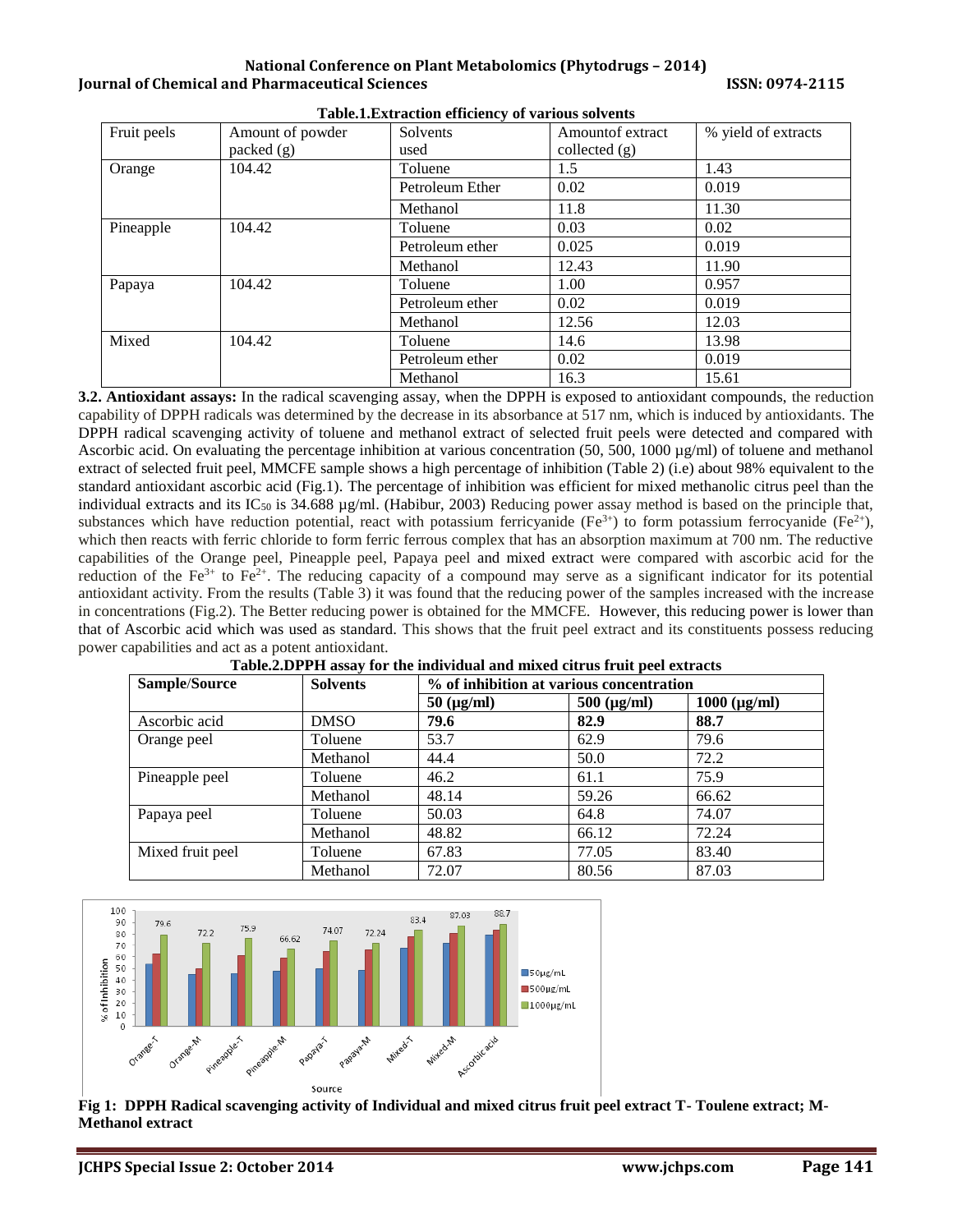#### **National Conference on Plant Metabolomics (Phytodrugs – 2014) Journal of Chemical and Pharmaceutical Sciences 19974-2015 ISSN: 0974-2115**



| Table.S.Reducing power of individual and infixed citi us if the peer extracts |                 |                                             |                |                 |
|-------------------------------------------------------------------------------|-----------------|---------------------------------------------|----------------|-----------------|
| <b>Sample / Source</b>                                                        | <b>Solvents</b> | Absorbance (700nm) at various concentration |                |                 |
|                                                                               |                 | $50 \mu g/mL$                               | $500 \mu g/mL$ | $1000 \mu g/mL$ |
| Control                                                                       |                 | 0.015                                       | 0.015          | 0.015           |
| Ascorbic acid                                                                 | <b>DMSO</b>     | 0.527                                       | 0.713          | 1.295           |
| Orange                                                                        | Toluene         | 0.42                                        | 0.64           | 0.931           |
|                                                                               | Methanol        | 0.432                                       | 0.673          | 0.96            |
| Pineapple                                                                     | Toluene         | 0.302                                       | 0.516          | 0.822           |
|                                                                               | Methanol        | 0.352                                       | 0.607          | 0.907           |
| Papaya                                                                        | Toluene         | 0.412                                       | 0.603          | 0.902           |
|                                                                               | Methanol        | 0.431                                       | 0.684          | 0.891           |
| Mixed                                                                         | Toluene         | 0.480                                       | 0.685          | 1.227           |
|                                                                               | Methanol        | 0.485                                       | 0.696          | 1.270           |

| Table.3. Reducing power of individual and mixed citrus fruit peel extracts |  |  |
|----------------------------------------------------------------------------|--|--|

**3.3. Phytochemical analysis:** The methanolic extract of mixed fruit peel having efficient antioxidant potential, was analysed for its phytochemical constitution such as tannin, cardiac glycosides, terpenoids, proteins etc. The phytochemical constitution of MMCFE was listed in the Table 4.

| Tabic.-I IIV tochemical analysis of iverticle is |               |  |  |
|--------------------------------------------------|---------------|--|--|
| <b>Test performed</b>                            | <b>Result</b> |  |  |
| Amino acid                                       |               |  |  |
| <b>Tannins</b>                                   |               |  |  |
| Anthraquinones                                   |               |  |  |
| Terpenoids                                       |               |  |  |
| Proteins                                         |               |  |  |
| Cardiac glycosides                               |               |  |  |

| Table.4. Phytochemical analysis of MMCFE |
|------------------------------------------|
|------------------------------------------|

**3.4. Antimicrobial activity:** *Pseudomonas aeruginosa* is resistant to Ampicillin, Gentamycin and Colistin and thus it proves its MDR behavior (Fig.3). Antimicrobial activity of different solvent extracts of mixed fruit peel and individual fruit peels, against MDRP, *Pseudomonas aeruginosa* was evaluated by measuring the zone of inhibition formed (Table 5). Methanolic extract of mixed fruit peel extract shows a large zone of inhibition of about 1.2cm in diameter, on compared with other solvent extracts.Thus, MMCFE evidences to have potent antimicrobial activity against MDRP.

| <b>Antibiotics</b> | Zone of inhibition (cm) | <b>Resistance/Sensitive</b> |
|--------------------|-------------------------|-----------------------------|
| Gentamycin         |                         | Resistant                   |
| Colistin           |                         | Resistant                   |
| Ampicillin         |                         | Resistant                   |
| Metformin          |                         | Sensitive                   |

**3.5. TLC analysis:** The TLC for the MMCFE was done using the solvent systems Cyclohexane: Acetonitrile: Methanol (1:1:1) and Methanol (25%, 75% ad 100%). The direct visualization of TLC plate showed single spot in the solvent system Cyclohexane: Acetonitrile: Methanol  $(1:1:1)$  with an R<sub>F</sub> value 0.6 which may indicate the presence of single compound in the MMCFE.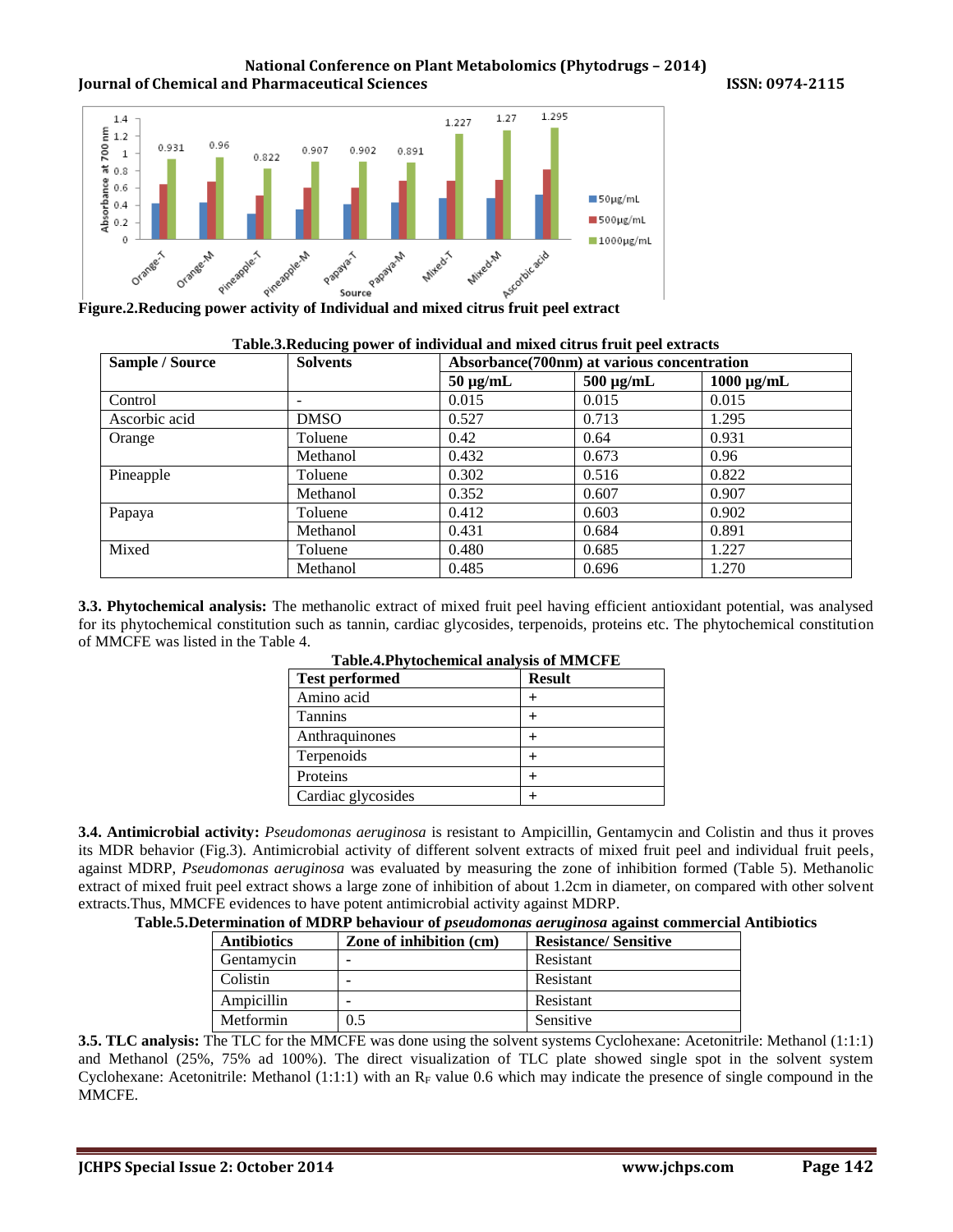# **National Conference on Plant Metabolomics (Phytodrugs – 2014) Journal of Chemical and Pharmaceutical Sciences 19974-2015 ISSN: 0974-2115**

| <b>Extract</b>           | <b>Solvents</b> | Zone of inhibition In diameter (cm) |
|--------------------------|-----------------|-------------------------------------|
| Control                  |                 |                                     |
| Orange peel extract      | Toluene         | 0.26                                |
|                          | Methanol        | 0.53                                |
| Pineapple peel extract   | Toluene         | 0.07                                |
|                          | Methanol        | 0.35                                |
| Papaya peel extract      | Toluene         | 0.39                                |
|                          | Methanol        | 0.8                                 |
| Mixed fruit peel extract | Toluene         | 0.98                                |
|                          | Methanol        | 1.2                                 |

**Table.6.Antimicrobial activity of individual and mixed citrus fruit peel extracts against MDRP**

**3.6. FTIR:** In MMCFE, FTIR-Spectrum shows strong absorption peak at 3394.72 cm-1 which shows strong absorbency for primary and secondary amines (Table 7). The major functional groups includes alkanes, primary amines, nitro compounds, aromatics, carboxylic acids in the wave number 2926.01& 2956.58, 1629.85,1514.2, 1406.11, 923.90 respectively (Fig.3)



**Figure.7.FTIR Analysis for MMCFE**

#### **Table.7.FTIR analysis for MMCFE**

| <b>Absorption Frequency</b> | <b>Wave Number</b> | <b>Bond</b>        | <b>Major Functional Group</b>           |
|-----------------------------|--------------------|--------------------|-----------------------------------------|
| <b>Region</b>               | $\mathrm{Cm}^1$    |                    |                                         |
| 3400-3250                   | 3394.72            | N-H stretch        | Primary and secondary amines, amides    |
| 3000-2850                   | 2926.01            | C-H stretch        | Alkanes                                 |
|                             | 2956.58            |                    |                                         |
| 1730-1715                   | 1720.50            | $C=O$ stretch      | $\alpha$ , $\beta$ - unsaturated esters |
| 1650-1580                   | 1629.85            | N-H bend           | Primary amines                          |
| 1550-1475                   | 1514.12            | N-O asymmetric     | Nitrocompounds                          |
|                             |                    | stretch            |                                         |
| 1470-1450                   | 1458.18            | C-H bend           | Alkanes                                 |
| 1500-1400                   | 1406.11            | $C-C$ stretch (in- | Aromatics                               |
|                             |                    | ring)              |                                         |
| 1335-1250                   | 1271.09            | C-N stretch        | Aromatic amines                         |
| 1250-1020                   | 1058.92            | C-N stretch        | Aliphatic amines                        |
| 950-910                     | 923.90             | O-H bend           | Carboxylic acids                        |
| 900-675                     | 867.97             | $C-H"oop"$         | Aromatics                               |
|                             | 817.82             |                    |                                         |
|                             | 777.31             |                    |                                         |
|                             | 700.16             |                    |                                         |
| 700-610                     | 626.87             | $-C=C-H: C-H$ bend | Alkynes                                 |